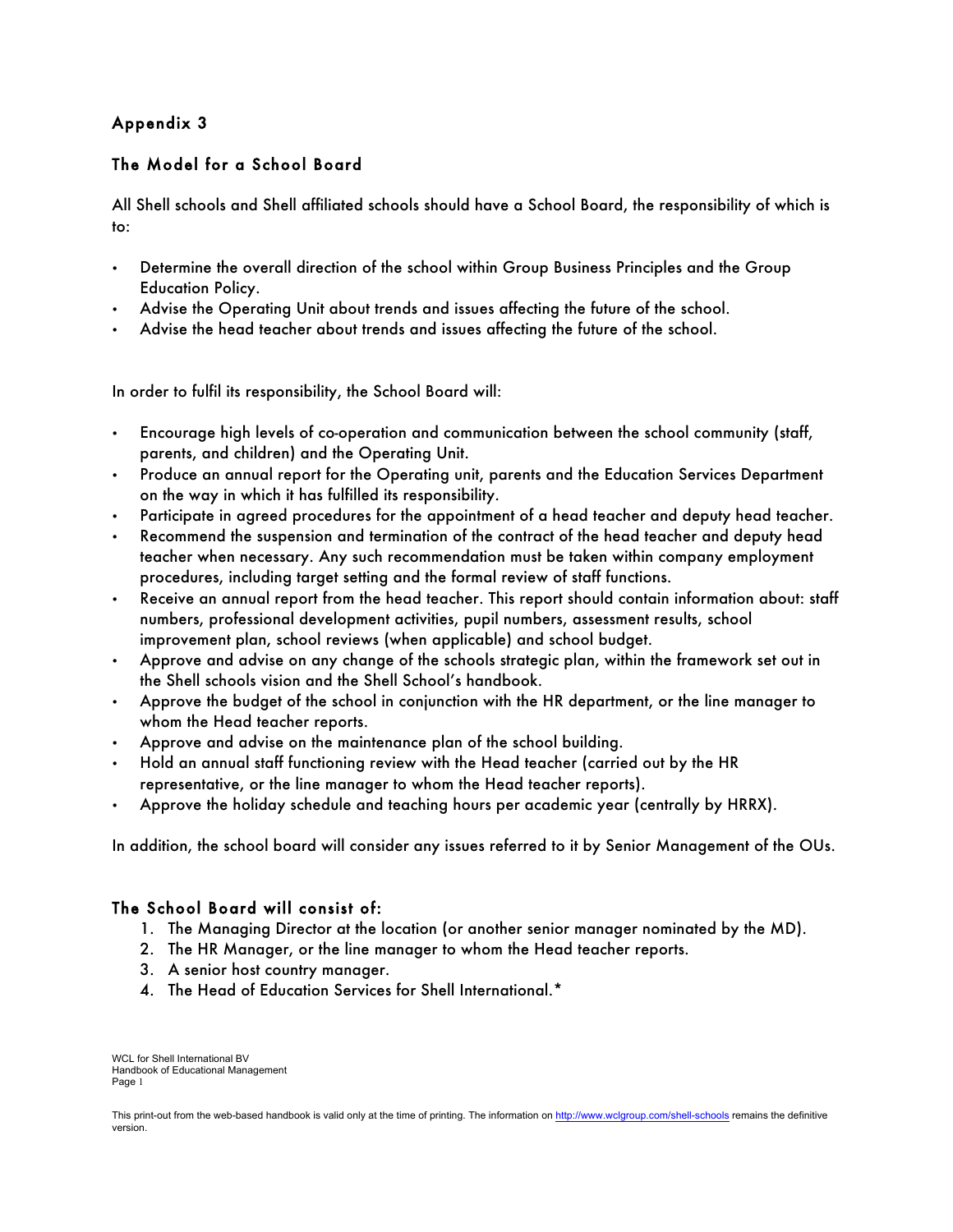- 5. A Shell parent of a child currently in the school, who is either the chairman of the Parent Teachers Association or elected for this particular role.
- 6. The head teacher as an *ex officio* member with no voting rights.

\* *If there are legal restrictions on having board members who are not resident in the host country, the Head of Shell Education Services Department will remain as an adviser to the school board*.

The quorum for any meeting of the school board will be three members, one of who must be the Managing Director (or representative) or the HR Manager (or equivalent).

Material decisions can only be taken in the presence of the accountable party in the location or in Shell's Education Services Department, as described in the matrix below. In case of dispute, the final decision will rest with the accountable party.

### School Governance.

In case of any dispute the accountable party on location or in Shell Headquarters, as explained in the following matrix, will take the final decision.

| Area                                                                                       | Responsible                                 | Accountable                                 | Consulted              | Informed                  |
|--------------------------------------------------------------------------------------------|---------------------------------------------|---------------------------------------------|------------------------|---------------------------|
| Vision and mission<br>within Group<br>business principles<br>and Shell<br>education policy | <b>HRRX</b>                                 | <b>HRRX</b>                                 | Board + HT             | Board + HT                |
| School's direction<br>and long term<br>planning (strategic<br>plan)                        | HT + HR/OU                                  | HT + HR/OU                                  | HRRX + Board           | Board + HRRX              |
| Understanding<br>view of<br>stakeholders                                                   | <b>Board</b>                                | <b>Board</b>                                | $OU + HO$              | $HT + HR/OU$              |
| Representing the<br>School in host<br>country                                              | $HT + HR$                                   | $HT + HR$                                   | OU                     | <b>Board</b>              |
| Representing the<br>school outside host<br>country                                         | HT or HRRX<br>(within the Shell<br>context) | HT or HRRX<br>(within the Shell<br>context) | HR/OU (Wn)             | <b>Board</b>              |
| Advise the OU on<br>trends affecting<br>future of the<br>school                            | $HT + HR/OU +$<br><b>Board</b>              | <b>Board</b>                                | OU                     | $HT + HR/$<br><b>HRRX</b> |
| Appointment or<br>termination of<br>contract head<br>teacher and<br>deputy                 | HR/OU + HRRX                                | HR/OU+ Board +<br><b>HRRX</b>               | Board + HRRX<br>And OU | <b>HT</b>                 |
| Quality of<br>learning                                                                     | НT                                          | НT                                          | <b>HRRX</b>            | <b>Board</b>              |

WCL for Shell International BV

Handbook of Educational Management Page 2

This print-out from the web-based handbook is valid only at the time of printing. The information on http://www.wclgroup.com/shell-schools remains the definitive version.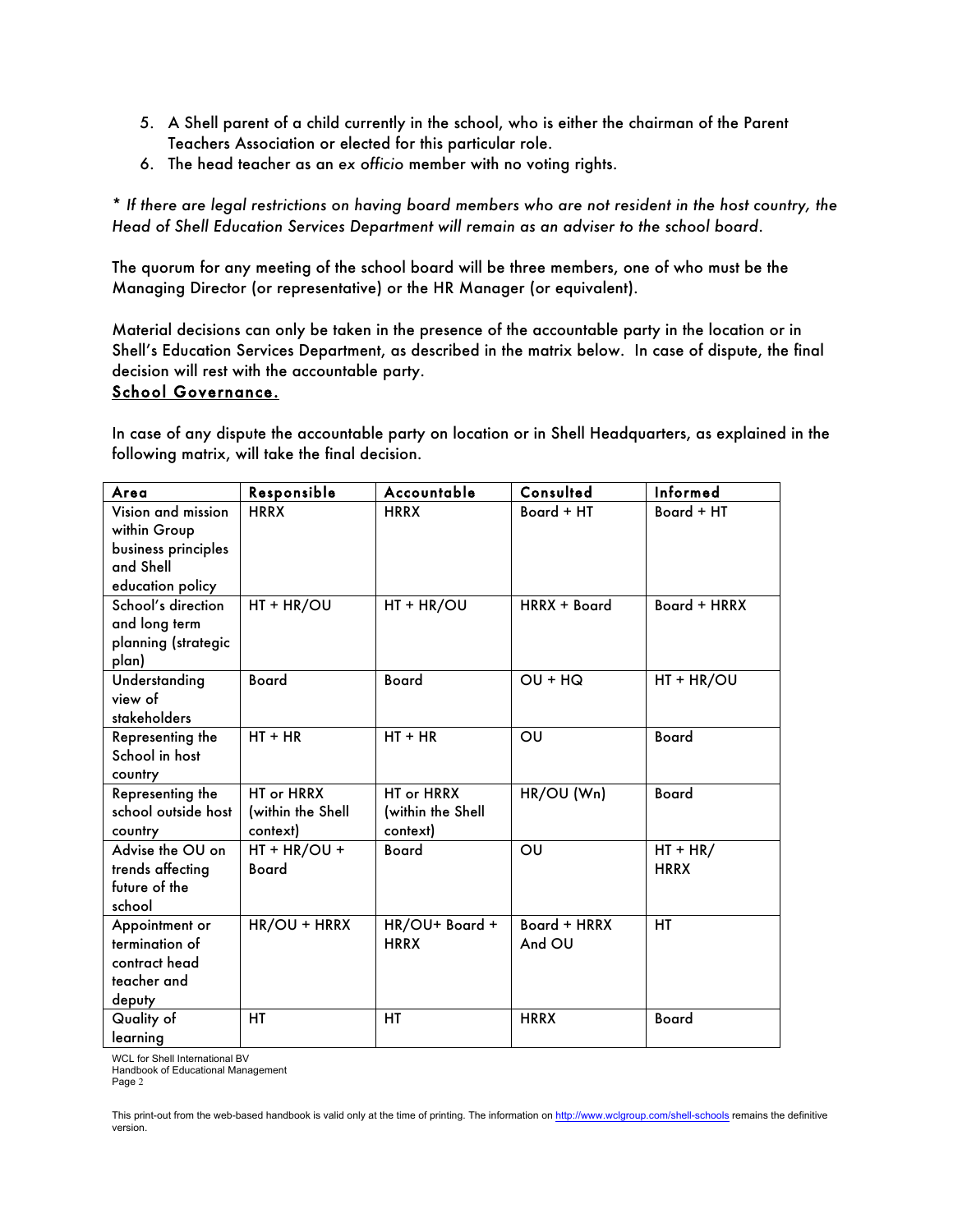| Quality of            | HT           | HR/OU + Board  | HRRX (Wn)         | <b>Board</b>  |
|-----------------------|--------------|----------------|-------------------|---------------|
| provision             |              |                |                   |               |
| Pupil numbers         | $HT + HR/OU$ | <b>Board</b>   | HT + HR/OU        | HRRX + Board  |
| <b>Teaching hours</b> | HТ           | HT + HRRX      | <b>HRRX</b>       | Board + HRRX  |
| and holidays          |              |                |                   |               |
| Staff numbers and     | HT           | HT + HROU (Wn) | Board + HRRX      | Board + HRRX  |
| staff functioning     |              |                | (W <sub>n</sub> ) |               |
| review                |              |                |                   |               |
| Professional          | HT           | $HT + HR/OU$   | <b>HRRX</b>       | Board + HRRX  |
| development of        |              |                |                   |               |
| staff                 |              |                |                   |               |
| Decision on what      | $HRRX + HT$  | <b>HRRX</b>    |                   | HR/OU + Board |
| Curriculum used       |              |                |                   |               |
| by the school         |              |                |                   |               |
| Report of meetings    | HT           | HT             | HRRX (Wn)         | HR/OU + Board |
| of parents            |              |                |                   |               |
| teachers              |              |                |                   |               |
| Association (or       |              |                |                   |               |
| similar body)         |              |                |                   |               |
| School                | <b>HT</b>    | HT             | <b>HRRX</b>       | HR/OU + Board |
| Improvement plan      |              |                |                   |               |
| School reviews        | HT           | HT             | <b>HRRX</b>       | HR/OU + Board |
| and attached          |              |                |                   |               |
| action plans          |              |                |                   |               |
| Maintenance of        | <b>HT</b>    | HT + HR/OU     | HRRX $(Wn) + OU$  | <b>Board</b>  |
| building +            |              | + Board        | (W <sub>n</sub> ) |               |
| furniture+            |              |                |                   |               |
| educational           |              |                |                   |               |
| materials             |              |                |                   |               |
| Role and              | <b>HT</b>    | All            | HRRX (Wn)         |               |
| performance of        |              |                |                   |               |
| the school in the     |              |                |                   |               |
| Shell community       |              |                |                   |               |
| School budget         | $HT + HR/OU$ | $HT + HR/OU$   | <b>Board</b>      | OU            |
| Internal and          | <b>HT</b>    | HT             | HR/OU + HRRX      | Board         |
| external              |              |                |                   |               |
| communication         |              |                |                   |               |
| Appointment or        | HT           | $HT + HR/$     | Board + HRRX      | Board + HRRX  |
| termination of        |              |                |                   |               |
| contract of           |              |                |                   |               |
| Teachers and          |              |                |                   |               |
| other staff           |              |                |                   |               |
| Annual report         | HT           | HT             | HR/OU + HRRX      | Board + HRRX  |
| (covering areas as    |              |                |                   |               |
| mentioned in          |              |                |                   |               |
| statute)              |              |                |                   |               |
| <b>Annual Staff</b>   | HR/OU        | <b>Board</b>   | HRRX (Wn)         | HT            |
| functioning review    |              |                |                   |               |
| with HT               |              |                |                   |               |

WCL for Shell International BV Handbook of Educational Management Page 3

This print-out from the web-based handbook is valid only at the time of printing. The information on <u>http://www.wclgroup.com/shell-schools</u> remains the definitive<br>version.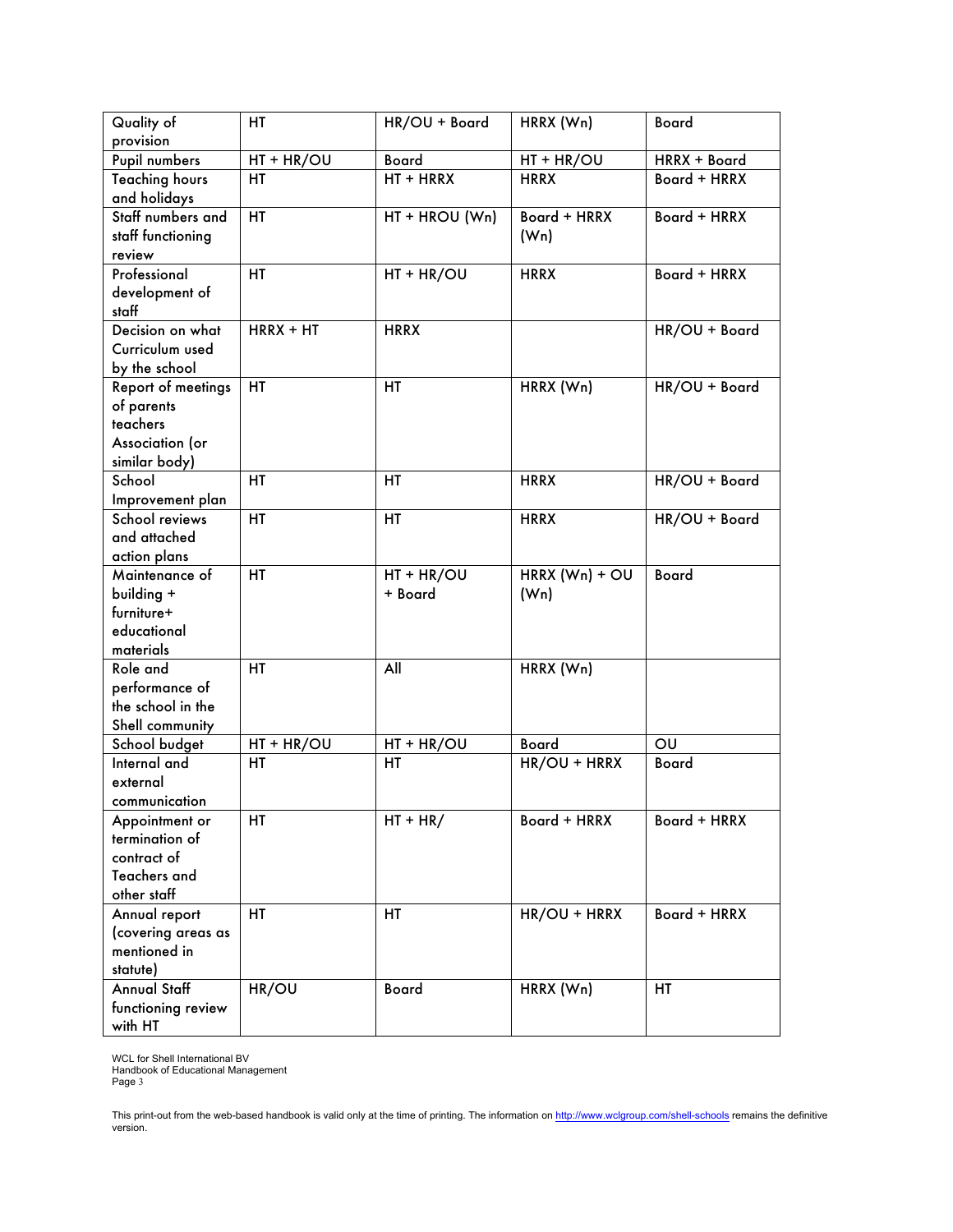Explanation of abbreviations: HT = Head teacher (and deputy head teacher) HR = HR manager who is line manager of head teacher, and consults with owning business senior management. HRRX = Head of Education Department in Central HR in Shell Head Quarters, The Hague (who will consult the Shell Manager of Expatriate Policy, WCLwhen necessary). Board = School Board of Governors. OU = Operating unit that owns the school HQ = Shell Head Quarter in The Hague Wn = When necessary

#### Letter to a new Parent Governor.

Shell Schools and affiliated Shell schools On boarding New School Governors

#### Dear Board member,

We are very pleased you have volunteered as a member of the board of governors of our Shell School or Shell affiliated School. You are taking on an important role, which we hope you will enjoy and find personally satisfying. We hope this document will help you to fulfil your role as a board member to it's your best capacity. If you have any questions you can always contact the Head of Shell Education Services: Henk.VanHout@shell.com

### Basic Principles

- As company schools set up with specific business purpose, these schools are different from many others. The difference has to be reflected in their governance.
- Shell schools are owned and operated by Operating Units in the locations, adherence to local legislation and have a duty to adhere to the Shell General Business Principles and the Group Education Policy.
- Line management responsibility for a school is delegated to a particular individual usually the HR Manager of the OU. This person is directly accountable to the Business (OU) that owns the school.
- While certain responsibilities can be delegated further, such delegation does not detract from the line manager's accountability or from the owning business' duty.
- There is a clear distinction between governance roles and executive roles. In a school, the Head Teacher has executive responsibility to act within the overall policy and direction set by the

WCL for Shell International BV Handbook of Educational Management Page 4

This print-out from the web-based handbook is valid only at the time of printing. The information on http://www.wclgroup.com/shell-schools remains the definitive version.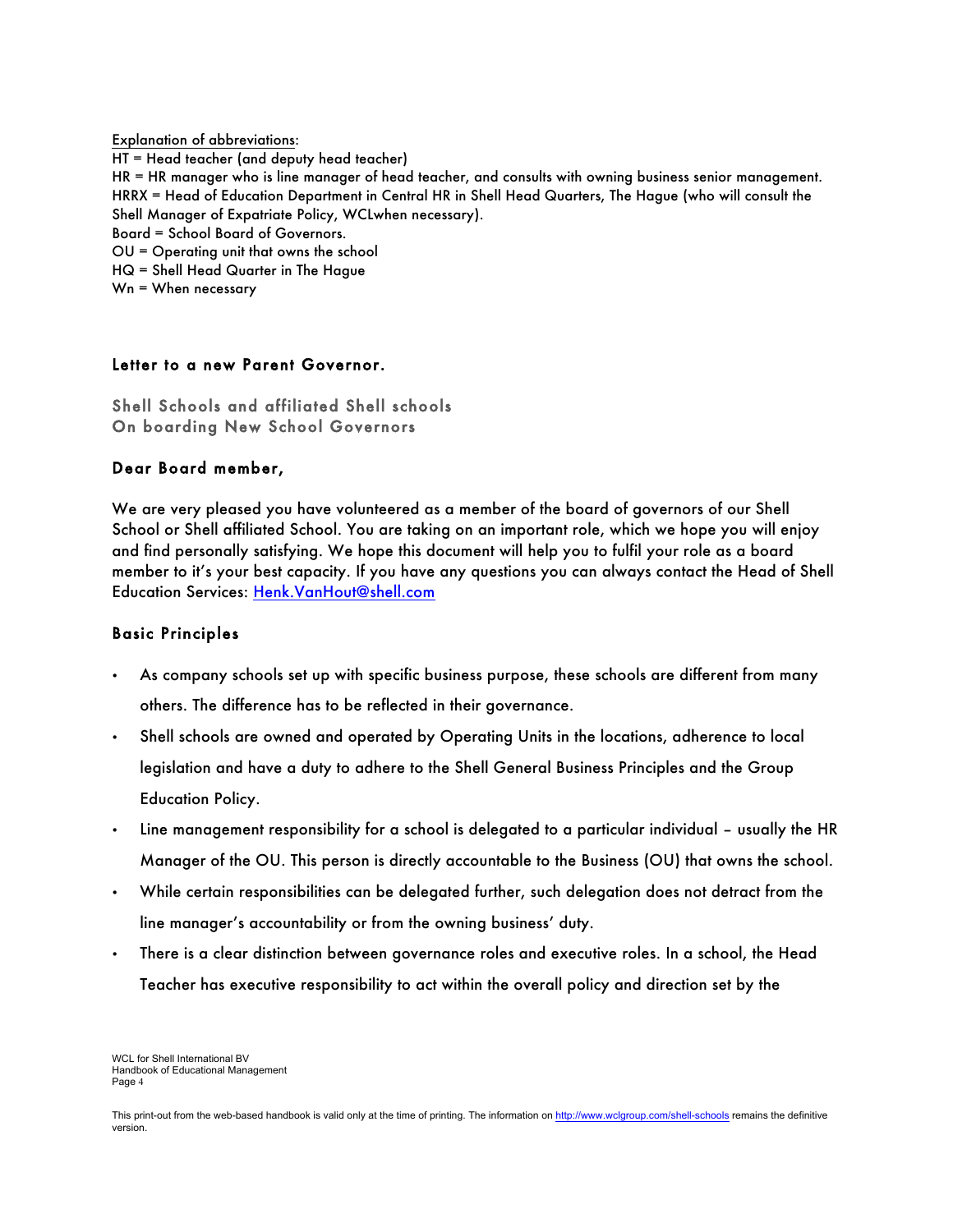governing board, and a right to fulfil that responsibility without the day-to-day involvement of whoever fulfils the governance role.

## The School Board

There are benefits to the HR Manager (or equivalent) delegating some of his or her responsibilities to a school board. These include:

For the school's owner:

• A broader range of perception of the school's direction and performance

For parents and other stakeholders:

• A degree of representation

For the Head Teacher

• A broader understanding of the views of stakeholders

## The model

Each Shell school and Shell affiliated school is expected to have a School Board, the responsibility of which is to:

• Determine the overall direction of the school within Group Business Principles and the

### Group Education Policy.

- Advise the Operating Unit about trends and issues affecting the future of the school.
- Advise the Head Teacher about trends and issues affecting the future of the school.
- Advise the Head Teacher on short and longer term strategic decisions.
- Advise the Operating Unit on short and longer term strategic decisions related to the school.

You will see that having determined the overall direction of the school within the Group Business Principles and the Group Education Policy, the role of the School Board is largely advisory. In order to fulfil its responsibility, the School Board will:

• Act in the interest of the school against the context of the role of the school in relation to the

company and the role of the school against the context in relation to the community.

- Act as a unit and speak with one mouth outside the board meetings.
- Confidentiality items discussed remain confidential and should not be disclosed to persons outside the Board unless otherwise agreed.

WCL for Shell International BV Handbook of Educational Management Page 5

This print-out from the web-based handbook is valid only at the time of printing. The information on http://www.wclgroup.com/shell-schools remains the definitive version.